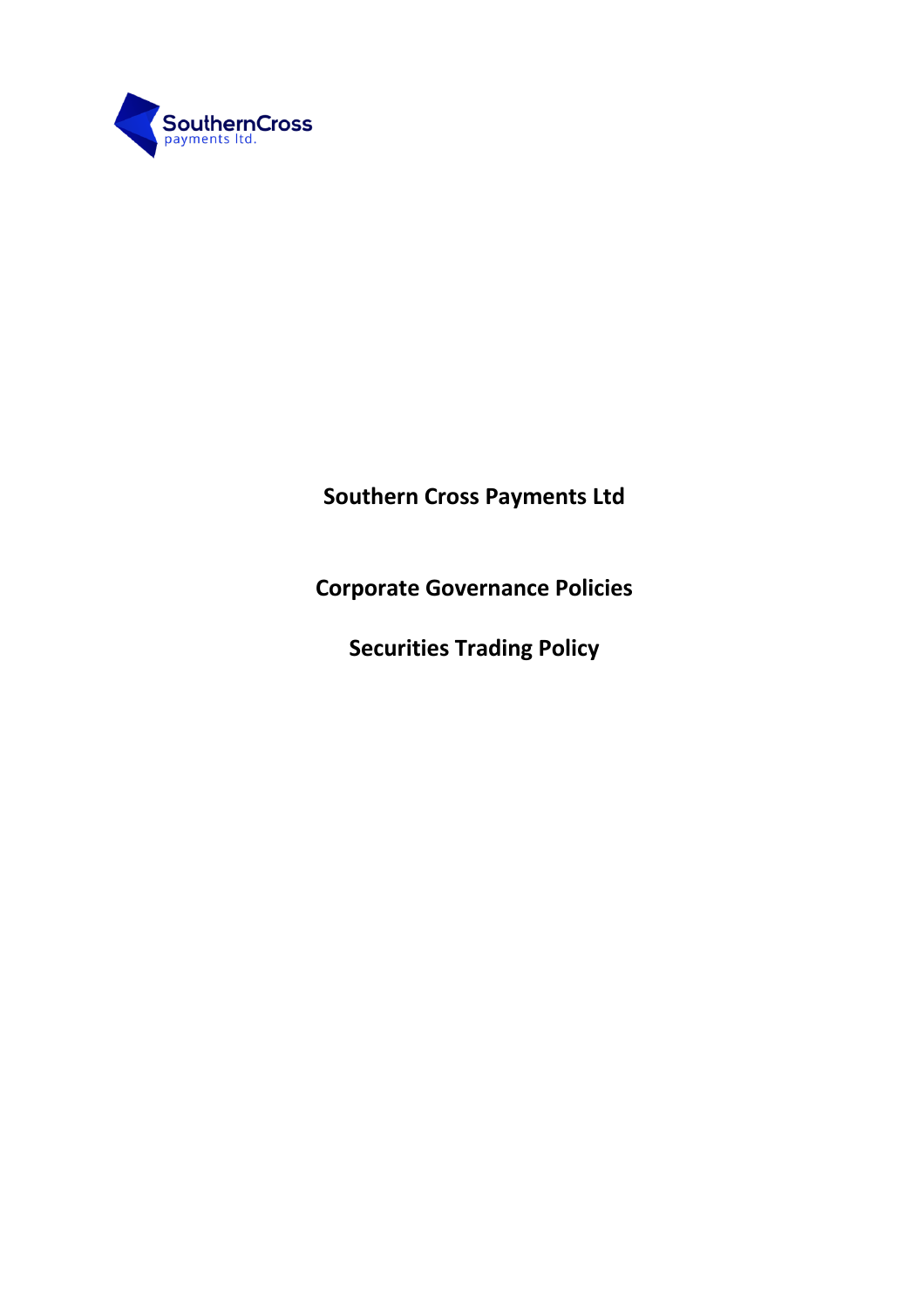## **1. Introduction**

The shares of Southern Cross Payments Ltd (**Company**) are listed on the Australian Securities Exchange (**ASX**).

This policy outlines:

- (a) when Directors, senior management and other employees of the Company may deal in Company Securities;
- (b) when Directors, senior management and other employees of the Company may deal in securities of another publicly traded entity (because they may obtain inside information about another entity's securities while performing their duties for the Company); and
- (c) procedures to reduce the risk of insider trading.

### **2. Defined Terms**

In this policy:

**Black Out Periods** means:

- (a) from the last day of the month of a fiscal quarter (currently 31 March and 30 September) to and including the second trading day after the public announcement of the financial results of the quarter;
- (b) from the last day of the financial year (currently 31 December) to and including the second trading day after the public announcement of the financial results of the year;
- (c) from the last day of the half financial year (currently 30 June) to and including the second trading day after the public announcement of the half yearly financial results of the half year; and
- (d) such other periods as the Company may notify from time to time, for example, where the Company was considering a major transaction (such as a business acquisition) that could have a material effect on the stock price.

**Clearance Officer** means persons appointed by the Company from time to time who are responsible for processing the securities dealing clearance.

**Company Securities** includes shares, debentures, rights, options and any other financial products of the Company traded on any stock exchange.

**Designated Person** means a Director or person having authority for planning, directing and controlling the activities of the Company, directly or indirectly, whether as an employee or consultant, and any other person who, from time to time, is notified by the Company that they are deemed a designated person. The classification of Designated Person also extends to direct family members of the person/s mentioned above.

**Key Management Personnel** means a person having authority and responsibility for planning, directing and controlling the activities of the Company, directly or indirectly, including any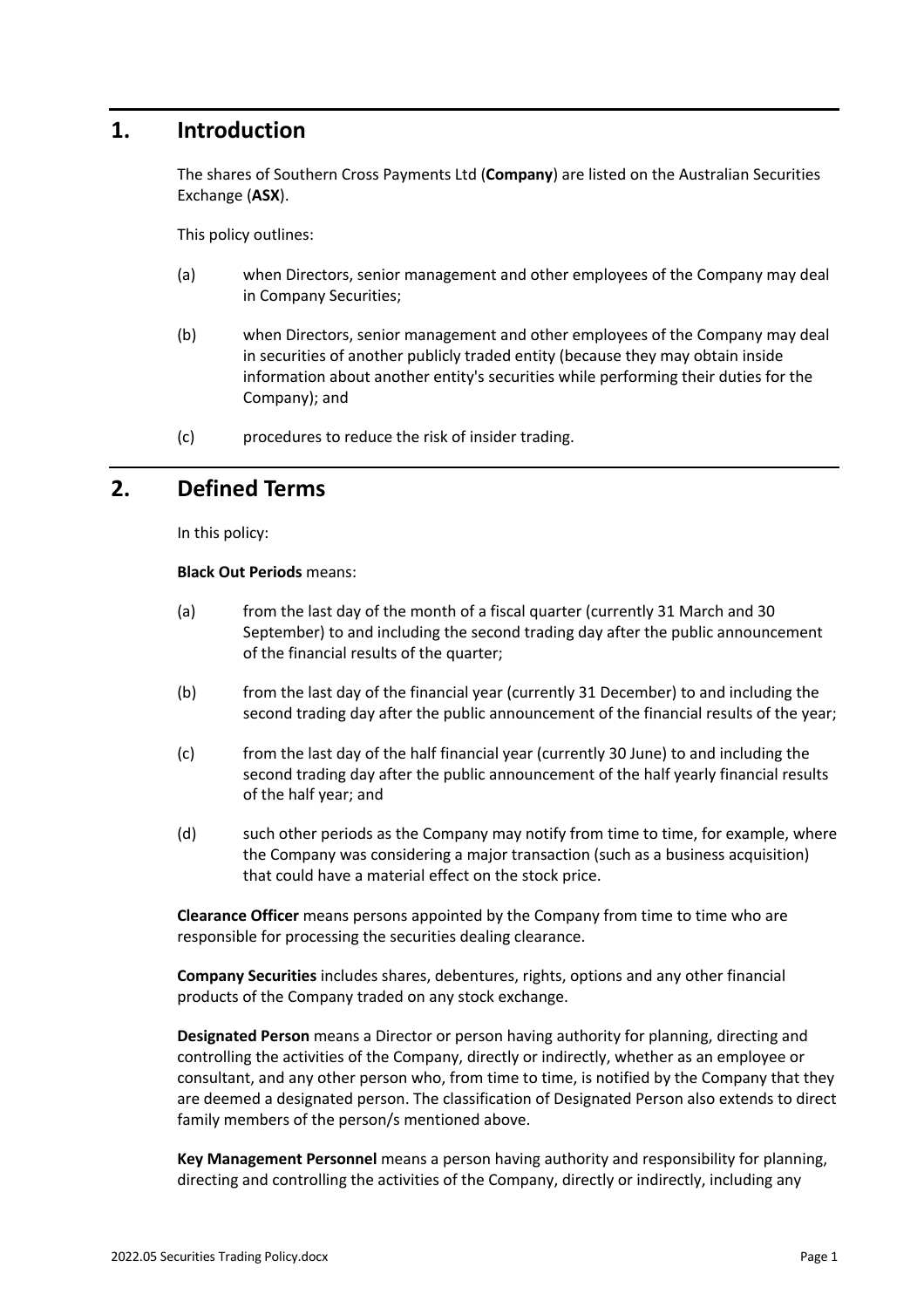Director (whether executive or otherwise) of the Company as well as staff members, consultants and contractors who directly report to the Managing Director.

**Securities Dealing Clearance Request** means the form set out as Attachment B to this policy.

## **3. Insider Trading**

If a person has information about securities and the person knows, or ought reasonably to know, that the information is inside information, it is illegal for the person to:

- (a) deal in the securities;
- (b) procure another person to deal in the securities; or
- (c) give the information to another person (also known as "tipping") who the person knows, or ought reasonably to know, is likely to:
	- (i) deal in the securities; or
	- (ii) procure someone else to deal in the securities.

Insider trading is a criminal offence. It is punishable by substantial fines or imprisonment or both. A company may also be liable if an employee or Director engages in insider trading.

Insider trading may also attract civil penalties. A court may impose substantial pecuniary penalties for insider trading and order payment of compensation to persons who suffer loss or damage because of insider trading.

# **4. What is Inside information?**

Inside information is information that:

- (a) is not generally available; and
- (b) if it were generally available, would, or would be likely to, influence persons who commonly invest in securities in deciding whether to acquire or dispose of the relevant securities.

Information is generally available if it:

- (a) is readily observable;
- (b) has been made known in a manner likely to bring it to the attention of persons who commonly invest in securities of the relevant type and a reasonable period for that information to be disseminated has elapsed since it was made known; or
- (c) consists of deductions, conclusions or inferences made or drawn from information falling under paragraphs 4(a) or 4(b)above.

## **5. What is Dealing in Securities?**

Dealing in securities includes:

(a) applying for, acquiring, or disposing of, securities;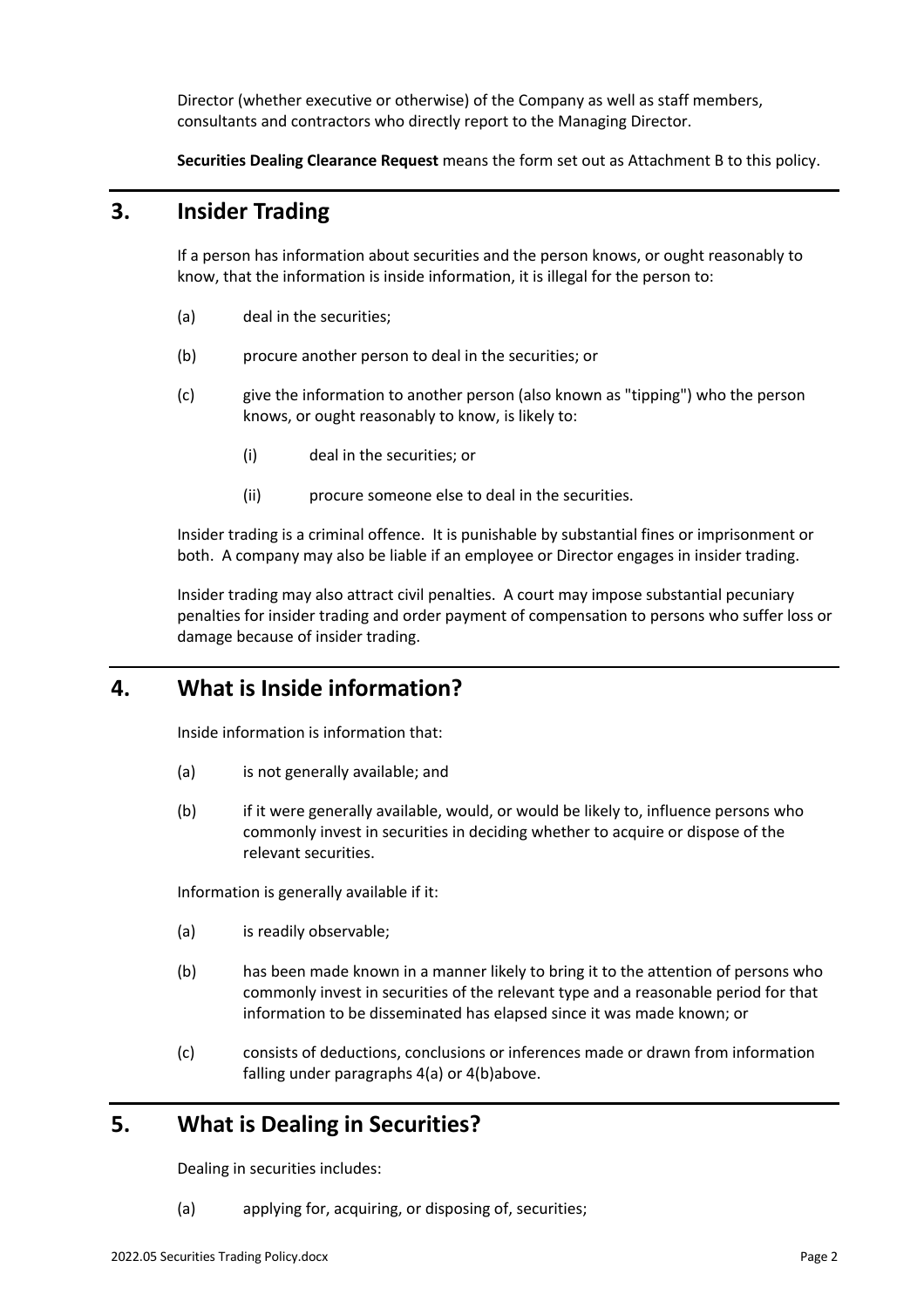- (b) entering into an agreement to apply for, acquire, or dispose of, securities; and
- (c) granting, accepting, acquiring, disposing, exercising or discharging an option or other right or obligation to acquire or dispose of securities.

### **6. When Employees May Deal**

An employee (who is not a Designated Person) may deal in Company Securities or the listed securities of another entity if he or she does not have information that he or she knows, or ought reasonably to know, is inside information in relation to Company Securities or those securities of the other entity.

## **7. When Employees May Not Deal**

An employee (who is not a Designated Person) may not deal or procure another person to deal in Company Securities or the listed securities of another entity if he or she has information that he or she knows, or ought reasonably to know, is inside information in relation to Company Securities or those securities of the other entity.

### **8. When a Designated Person May Deal**

A Designated Person may only deal in Company Securities if he or she has complied with clause 11 below.

A Designated Person may deal in the securities of another publicly traded entity if he or she does not have information that he or she knows, or ought reasonably to know, is inside information in relation to those securities.

# **9. When a Designated Person May Not Deal**

Subject to clause 10, a Designated Person may not deal or procure another person to deal in Company Securities:

- (a) during Black Out Periods;
- (b) if he or she has information that he or she knows, or ought reasonably to know, is inside information in relation to Company Securities;
- (c) if he or she has not complied with paragraph 11 below.

A Designated Person may not deal or procure another person to deal in the listed securities of another entity if he or she has information that he or she knows, or ought reasonably to know, is inside information in relation to those securities.

## **10. Exceptional Circumstances**

A Designated Person, who is not in possession of inside information in relation to Company Securities, may be given clearance by a Clearance Officer to sell or otherwise dispose of Company Securities during a Black Out Period in any of the following exceptional circumstances: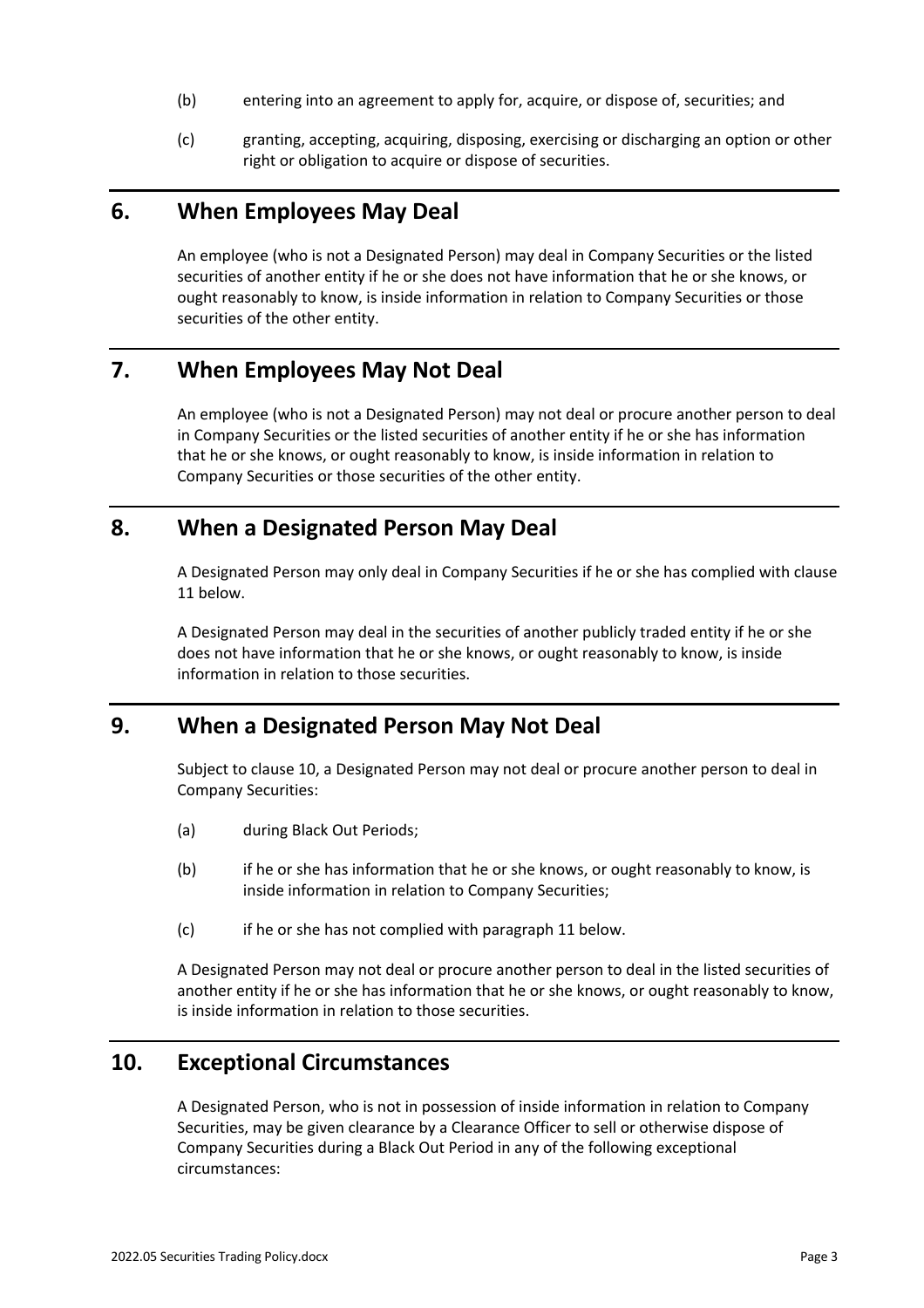- (a) if the Designated Person is in severe financial hardship. A Designated Person may be in severe financial hardship if he or she has a pressing financial commitment that cannot be satisfied otherwise than by selling the relevant Company Securities;
- (b) if the Designated Person is required by a court order, or there are other enforceable undertakings, for example in a bona fide family settlement, to transfer or sell the Company Securities or there is some other overriding legal or regulatory requirement for the Designated Person to do so;
- (c) in any other circumstances that may be deemed exceptional by the Chairman of the Company (or the Board if the Chairman is involved).

The Designated Person seeking clearance must satisfy a Clearance Officer or the Chairman or the Board (as applicable) that the Designated Person is in severe financial hardship or that their circumstances are otherwise exceptional and that the proposed sale or disposal of the relevant Company Securities is the only reasonable course of action available.

# **11. Special Election to Acquire Company Securities**

A Designated Person or Employee of the Company may choose to make an election in advance to trade in Company Securities for a set period of time and for a set amount each month. Specific details in regards to the election include;

- (a) An election to trade Company Securities must be made at least 1 month in advance of the proposed trade date.
- (b) An election to trade Company Securities is set for a minimum period of 6 months or will automatically expire as at 30 June each year.
- (c) A new election is required to be made at the expiry of the set period or at the commencement of each new financial year (1 July).
- (d) The election to trade Company Securities each month will be for a set amount. The number of shares ultimately traded will be determined by the market price at the time of the trade.
- (e) Company Securities must be traded by the  $15<sup>th</sup>$  day of the month following the election period. For avoidance of doubt, an election to trade Company Securities in April will require the transaction to be completed by no later than 15 May (the Company may request proof of trade to be provided at any given time during the election period).
- (f) Company Securities will be traded by the Designated Person or Employee on market.
- (g) Company Securities will be tradeable on a monthly basis during the designated election period.
- (h) Company Securities may be traded during designated Black Out periods once an election has been made and approved by the Clearance Officer.

Before dealing in Company Securities, a Designated Person or Employee must submit a Securities Dealing Election Request.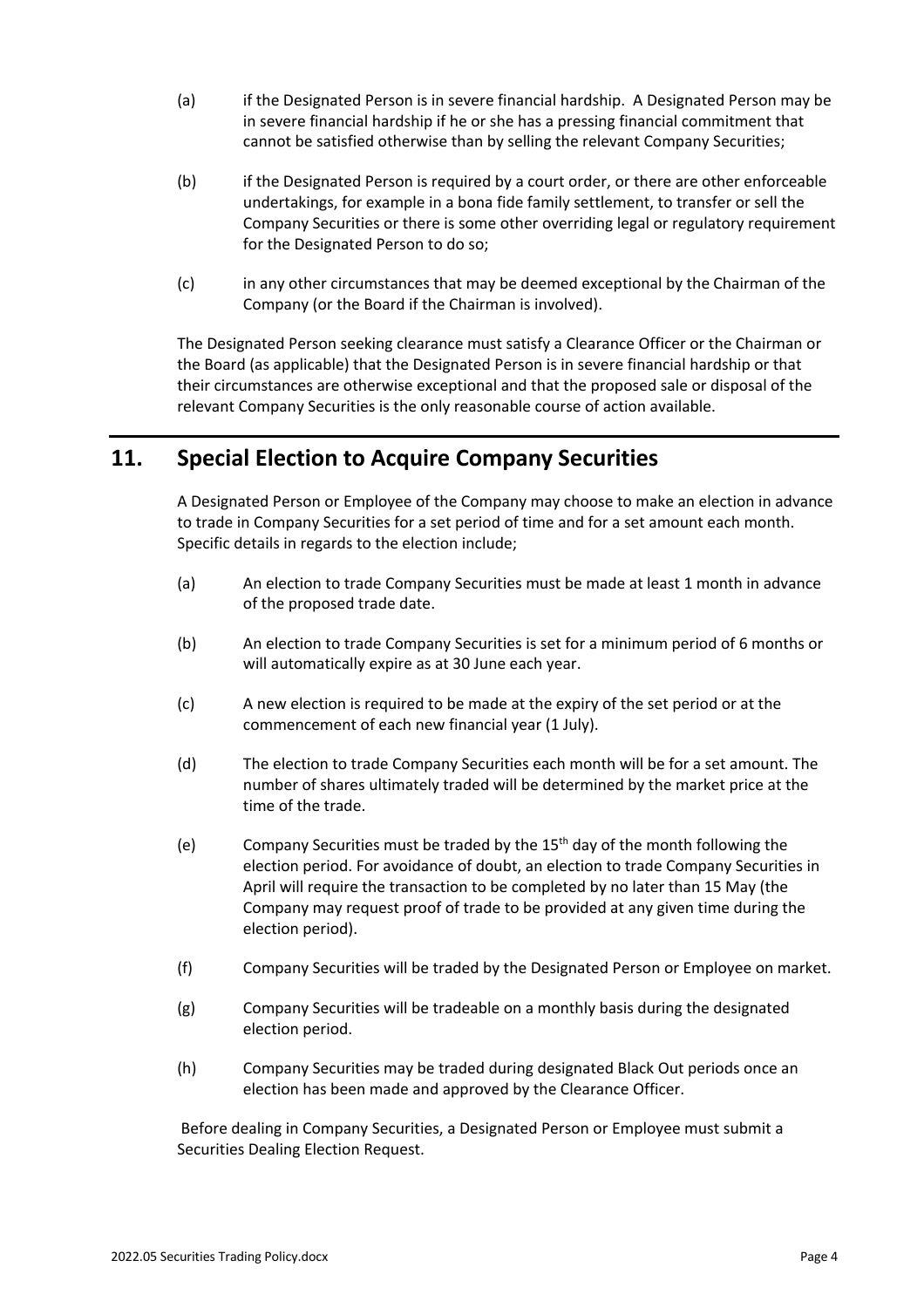# **12. Securities Dealing Clearance**

Before dealing in Company Securities, a Designated Person must submit a Securities Dealing Clearance Request.

A Clearance Officer may only give clearance during periods that are not Black Out Periods or in any of the exceptional circumstances listed in clause 10. However, a Clearance Officer may not give clearance during those periods or circumstances if:

- (a) there is a matter about which there is inside information in relation to Company Securities (whether or not the Designated Person knows about the matter) when the Designated Person requests clearance or proposes to deal in Company Securities; and
- (b) a Clearance Officer has any other reason to believe that the proposed dealing breaches this policy.

Any clearance given by a Clearance Officer shall be for a specified duration as determined by a Clearance Officer.

A Clearance Officer must keep a written record of:

- (a) any information received from a Designated Person in connection with this policy; and
- (b) any clearance given under this policy.

## **13. Dealings by Associated Persons and Investment Managers**

If a Designated Person may not deal in the Company Securities, he or she must take all reasonable and necessary steps to prevent any dealing in the Company Securities by:

- (a) any associated person (including family or nominee companies and family trusts); or
- (b) any investment manager on their behalf or on behalf of any associated person.

### **14. Excluded Trading**

Notwithstanding clauses 9(a) and 9(c) but subject to clause 9(b), the following types of trading are excluded from the operation of this policy:

- (a) transfers of Company Securities already held by a Designated Person into a superannuation fund or other saving scheme in which the Designated Person is a beneficiary;
- (b) an investment in, or trading in units of, a fund or other scheme (other than a scheme only investing in the Company Securities) where the assets of the fund or other scheme are invested at the discretion of a third party;
- (c) where a Designated Person is a trustee, trading in Company Securities by that trust provided the Designated Person is not a beneficiary of the trust and any decision to trade during a Black Out Period is taken by the other trustees or by the investment managers independently of the Designated Person;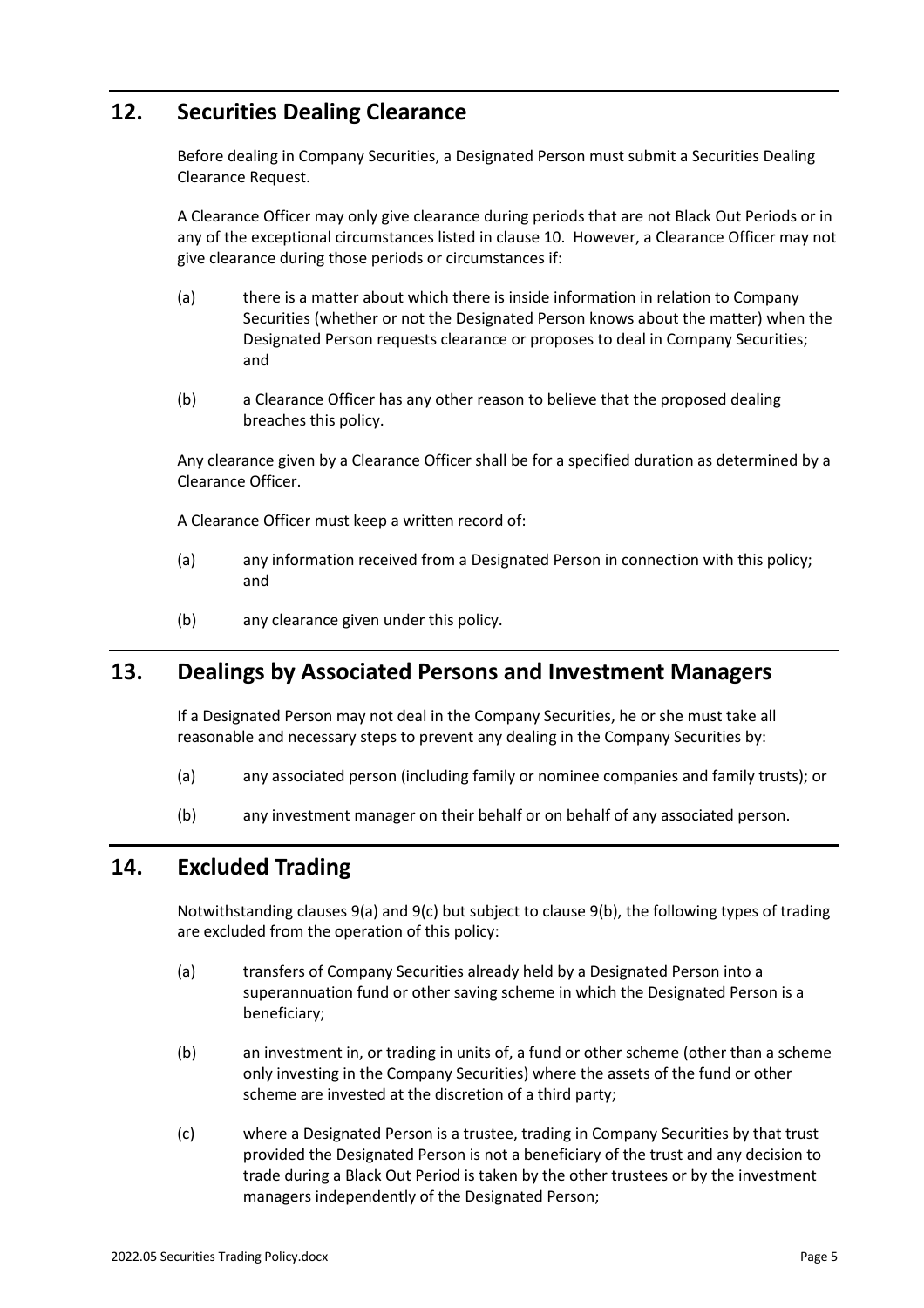- (d) undertakings to accept, or acceptance of, a takeover offer;
- (e) trading under an offer or invitation made to all or most of the Company Security holders, such as, a rights issue, a security purchase plan, a dividend or distribution reinvestment plan and an equal access buy-back, where the plan that determines the timing and structure of the offer has been approved by the board of the Company. This includes decisions relating to whether or not to take up the entitlements and the sale of entitlements required to provide for the take up of the balance of entitlements under a renounceable pro rata issue;
- (f) a disposal of Company Securities that is the result of a secured lender exercising their rights, for example, under a margin lending arrangement;
- (g) the exercise (but not the sale of securities following exercise) of an option or a right under an employee incentive scheme, or the conversion of a convertible security, where the final date for the exercise of the option or right, or the conversion of the security, falls during a Black Out Period and the Company has been in an exceptionally long Black Out Period or the Company has had a number of consecutive Black Out Periods and the Designated Person could not reasonably have been expected to exercise it at a time when free to do so; and
- (h) trading under a non-discretionary trading plan for which prior written clearance has been provided by a Clearance Officer and where:
	- (i) the Designated Person did not enter into the plan or amend the plan during a Black Out Period; and
	- (ii) the trading plan does not permit the Designated Person to exercise any influence or discretion over how, when, or whether to trade.

# **15. Communicating Inside Information**

If an employee (including a Designated Person) has information that he or she knows, or ought reasonably to know, is inside information in relation to Company Securities or the listed securities of another entity, the employee must not directly or indirectly communicate that information to another person if he or she knows, or ought reasonably to know, that the other person would or would be likely to:

- (a) deal in Company Securities or those securities of the other entity; or
- (b) procure another person to deal in Company Securities or the securities of the other entity.

An employee must not inform colleagues (except a Clearance Officer) about inside information or its details.

# **16. Hedging Prohibition**

A member of the Key Management Personnel must not enter into an arrangement with anyone if that arrangement would have the effect of limiting the exposure of the member to risk relating to an element of the member's remuneration that:

(a) has not vested in the member; or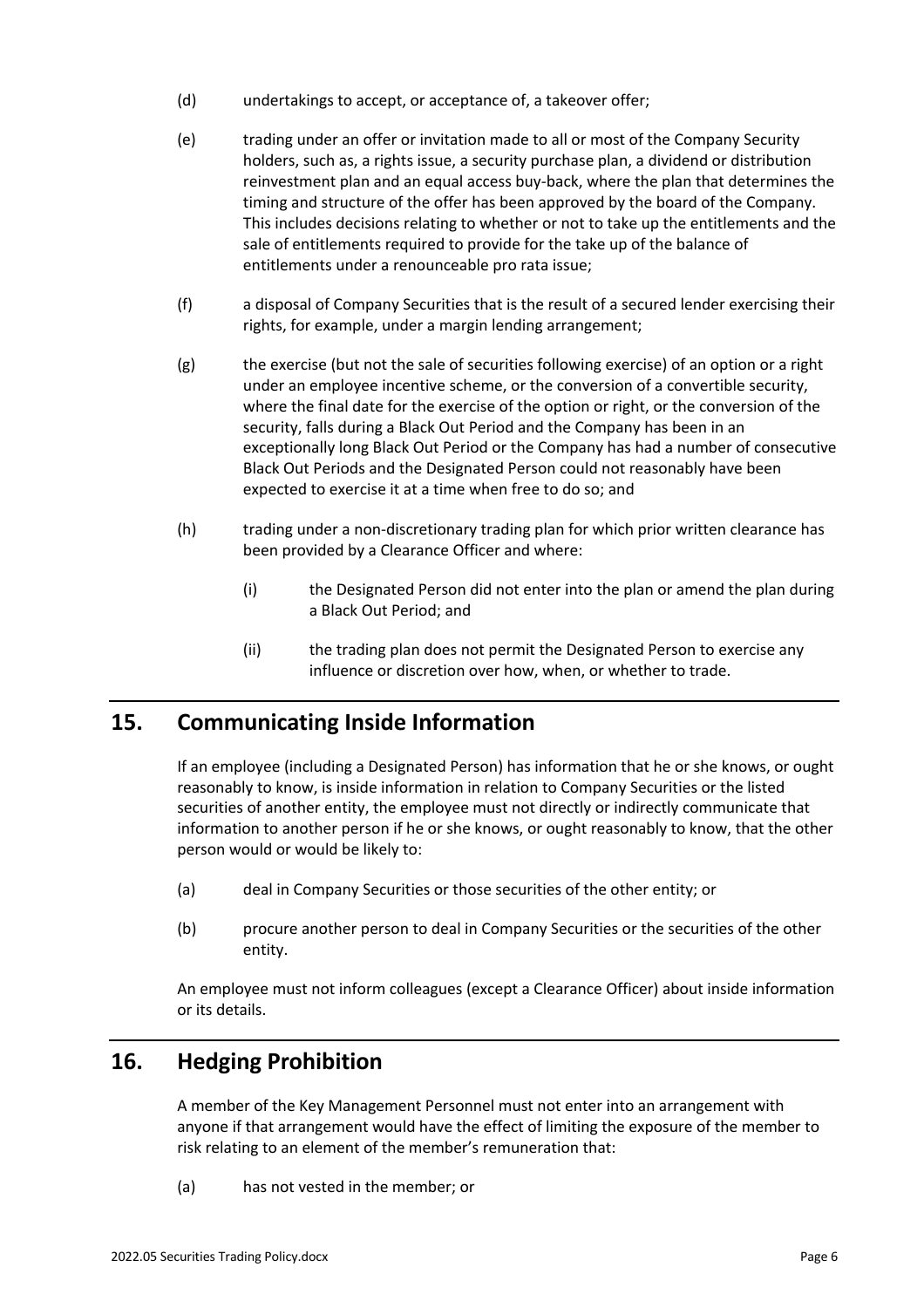(b) has vested in the member but remains subject to a holding lock.

Without limiting paragraph 16(a), remuneration that is not payable to a member until a particular day is, until that day, remuneration that has not vested in the member.

### **17. Acknowledgement of this Policy**

Each employee (including a Designated Person) shall be required to provide to the Company an acknowledgement of this policy in the form in Attachment A.

## **18. Breach of Policy**

A breach of this policy by an employee (including a Designated Person) may lead to disciplinary action. It may also be a breach of the law.

## **19. Assistance and Additional Information**

Employees (including Designated Persons) who are unsure about any information they may have in their possession, and whether they can use that information for dealing in securities, should contact a Clearance Officer.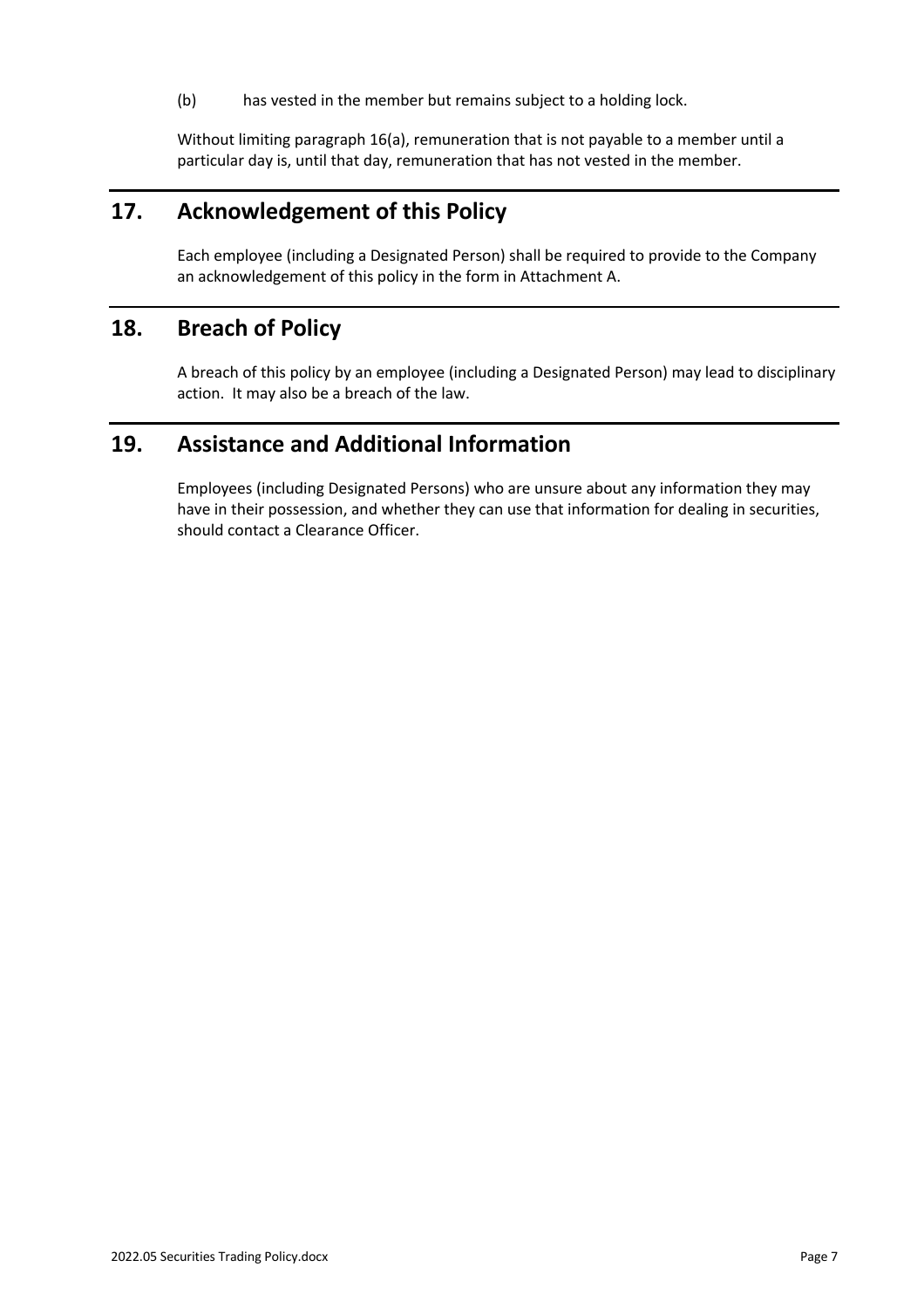#### **Schedule 1 – Attachment A**

#### **FORM OF ACKNOWLEDGEMENT BY EMPLOYEE**

- (a) I have read and understood the document titled "Securities Trading Policy" of Southern Cross Payments Ltd (the **Securities Trading Policy**).
- (b) I agree to be bound by, and to comply with, the Securities Trading Policy.
- (c) I acknowledge and agree that the Securities Trading Policy forms part of the terms of my appointment as an employee/director/consultant of Southern Cross Payments Ltd.

…………………………………………………………………………….………..

Signature

Name: ………………………………………………………………………..……

Date: …………………………………………………………..…………………..

To be returned to the Company Secretary on completion.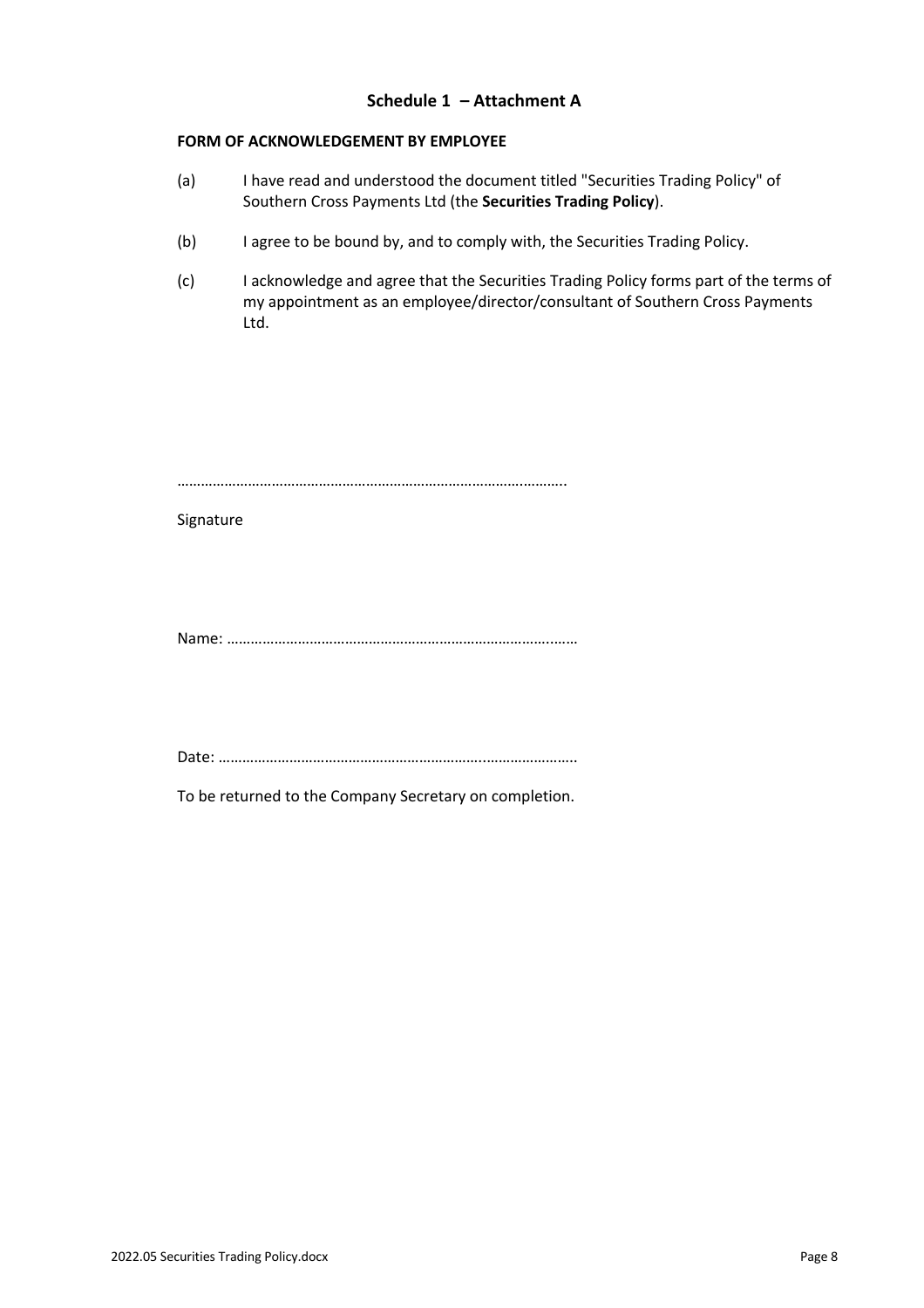#### **Securities Trading Policy**

#### **Clearance Request**

In accordance with the Securities Trading Policy of Southern Cross Payments Ltd (**Company**), before dealing in any Company Securities you are required to obtain clearance.

Please forward this request to a Clearance Officer.

Name: \_\_\_\_\_\_\_\_\_\_\_\_\_\_\_\_\_\_\_\_\_\_\_\_\_\_\_\_\_\_\_\_\_\_\_\_\_\_\_\_\_\_\_\_ Position: \_\_\_\_\_\_\_\_\_\_\_\_\_\_\_\_\_\_\_\_\_\_\_\_\_\_\_\_\_\_\_\_\_\_\_\_\_\_\_\_\_\_

Location: \_\_\_\_\_\_\_\_\_\_\_\_\_\_\_\_\_\_\_\_\_\_\_\_\_\_\_\_\_\_\_\_\_\_\_\_\_\_\_\_\_\_

Telephone:

Facsimile:

I request permission to trade the following securities which are proposed to be held by myself personally and/or other parties with whom I have an interest as follows:

| <b>Type of Security</b> | <b>Number of Securities</b> | <b>Buy/Sell/Exercise &amp;</b><br>Hold/Exercise & Sell |
|-------------------------|-----------------------------|--------------------------------------------------------|
|                         |                             |                                                        |
|                         |                             |                                                        |

I confirm that:

- (a) it is not a Black Out Period;
- (b) I am not in possession of Inside Information;
- (c) I will not deal in the above securities until I am notified that clearance is approved; and
- (d) I may be refused permission to deal without explanation.

Signed: \_\_\_\_\_\_\_\_\_\_\_\_\_\_\_\_\_\_\_\_\_\_\_\_\_\_\_\_\_\_\_\_\_\_ Date: \_\_\_\_\_\_\_\_\_\_\_\_\_\_\_\_\_\_\_\_\_\_\_

This form is valid for a period of three business days from the date of approval. After this time, clearance will lapse and a further request will need to be completed. This form will be returned to you with the period of validation completed if approval has been granted.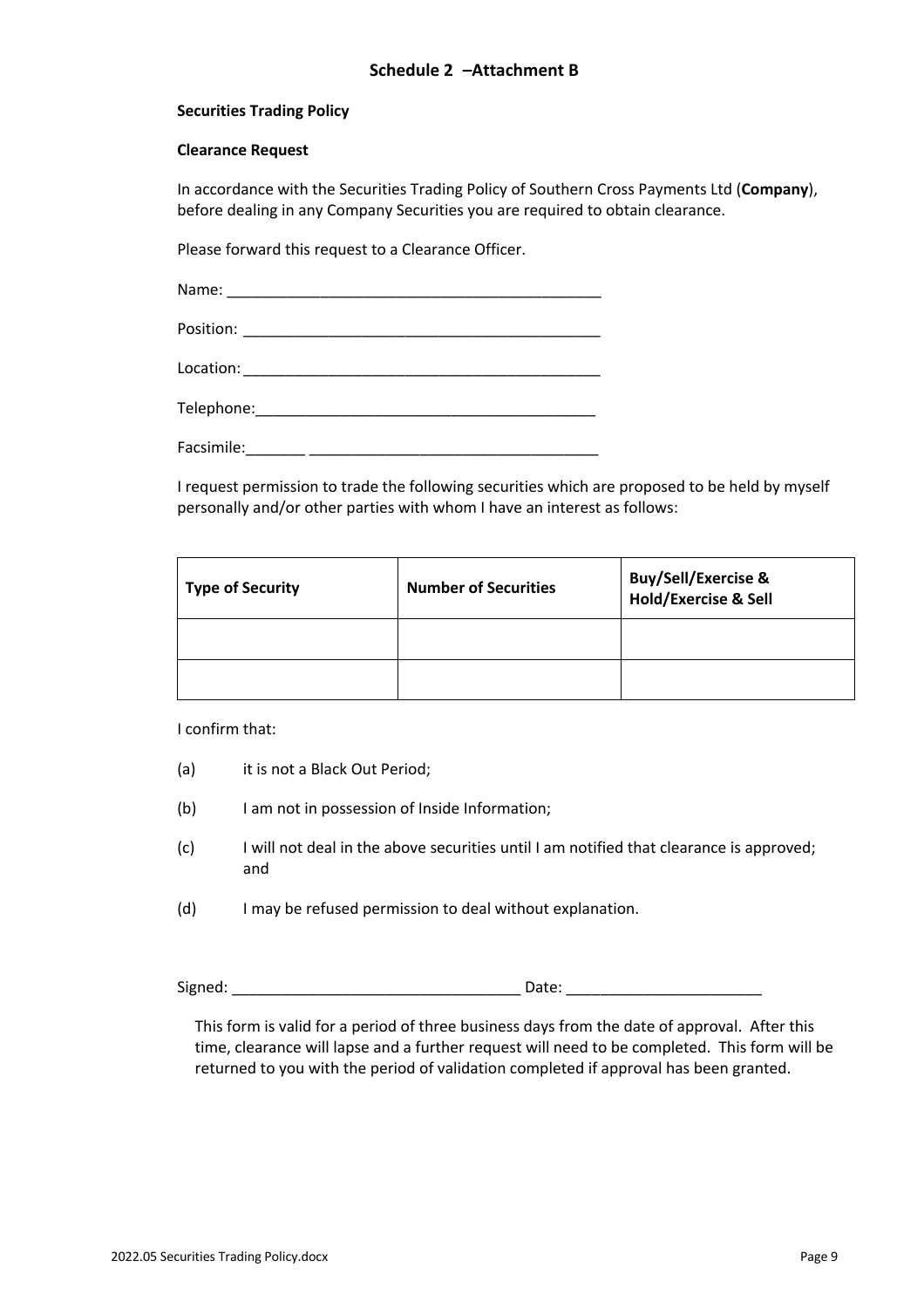For completion by a Clearance Officer

Approval for the above dealing bas been:

□ cleared for a period of three business days

□ refused

Signed: \_\_\_\_\_\_\_\_\_\_\_\_\_\_\_\_\_\_\_\_\_\_\_\_\_\_\_\_\_\_\_\_\_\_

Date: \_\_\_\_\_\_\_\_\_\_\_\_\_\_\_\_\_\_\_\_\_\_\_

Name: \_\_\_\_\_\_\_\_\_\_\_\_\_\_\_\_\_\_\_\_\_\_\_\_\_\_\_\_\_\_\_\_\_\_

The Clearance Officer appropriate to the person completing the Securities Trading clearance request is listed as follows;

| <b>Person Requesting Clearance</b> | <b>Clearance Officer</b>  |
|------------------------------------|---------------------------|
| Executive Chairman                 | Director                  |
| Director                           | Executive Chairman        |
| <b>Staff Member</b>                | <b>Executive Chairman</b> |

\_\_\_\_\_\_\_\_\_\_\_\_\_\_\_\_\_\_\_\_\_\_\_\_\_\_\_\_\_\_\_\_\_\_\_\_\_\_\_\_\_\_\_\_\_\_\_\_\_\_\_\_\_\_\_\_\_\_\_\_\_\_\_\_\_\_\_\_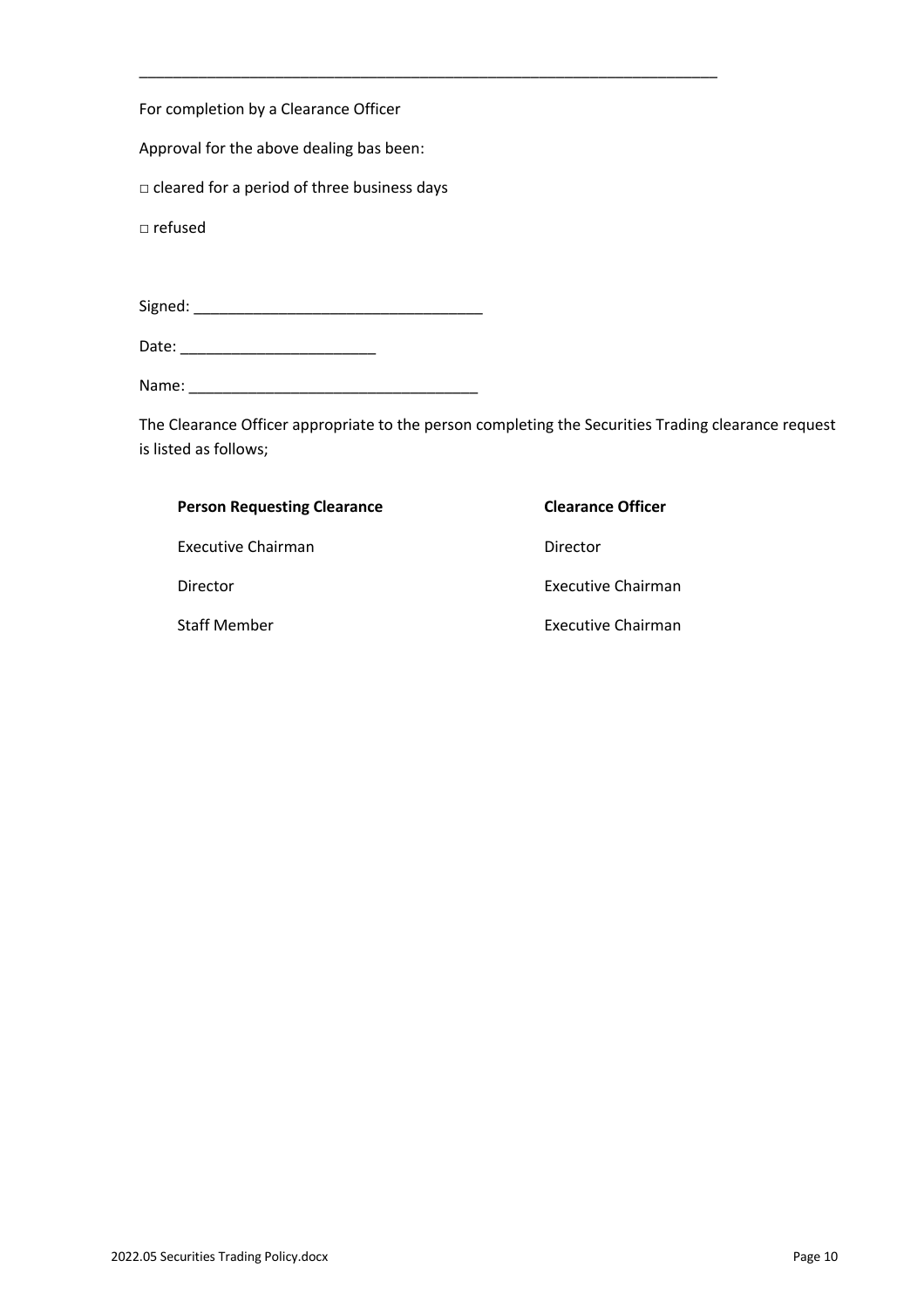#### **Securities Trading Policy**

#### **Election to trade in Company Securities**

In accordance with the Securities Trading Policy of Southern Cross Payments Ltd (**Company**), before dealing in any Company Securities you are required to obtain clearance for the election period nominated.

Please forward this request to a Clearance Officer.

I request permission to trade the following securities which are proposed to be held by myself personally and/or other parties with whom I have an interest as follows:

| <b>Type of Security</b> | Amount (\$) | Buy/Sell/Exercise &<br>Hold/Exercise & Sell |
|-------------------------|-------------|---------------------------------------------|
|                         |             |                                             |
|                         |             |                                             |

I elect to trade Company Securities from;

|                 | until                                                                                                                           |
|-----------------|---------------------------------------------------------------------------------------------------------------------------------|
|                 | (minimum period of 6 months)                                                                                                    |
| I confirm that: |                                                                                                                                 |
|                 |                                                                                                                                 |
| (a)             | I will not deal in the above securities until I am notified that clearance is approved;                                         |
|                 | and                                                                                                                             |
| (b)             | I may be refused permission to deal without explanation.                                                                        |
| Signed:         | Date:<br><u> 1989 - Johann John Stein, mars et al. 1989 - John Stein, mars et al. 1989 - John Stein Stein Stein Stein Stein</u> |
|                 |                                                                                                                                 |

Following approval this form is valid for a period of a minimum of 6 months and up to 12 months and will expire as at the completion of the nominated period or at 30 June (whichever is the earliest). After this time, clearance will lapse and a further election request will need to be completed. This form will be returned to you with the period of validation completed if approval has been granted.